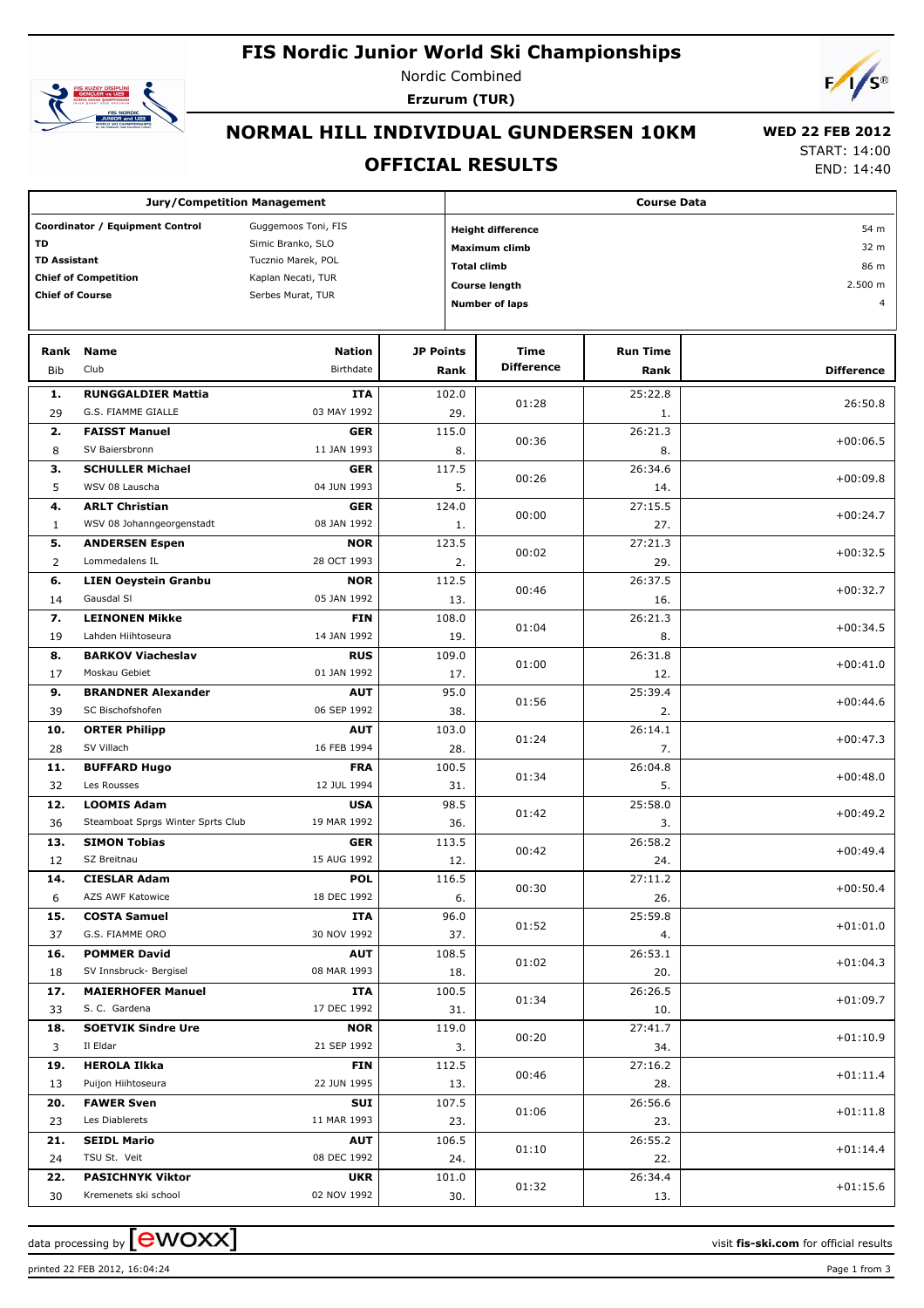## **FIS Nordic Junior World Ski Championships**



Nordic Combined **Erzurum (TUR)**



# **NORMAL HILL INDIVIDUAL GUNDERSEN 10KM**

## **OFFICIAL RESULTS**

 **WED 22 FEB 2012** START: 14:00

END: 14:40

| Rank<br>Bib    | Name<br>Club                                         | <b>Nation</b><br>Birthdate | <b>JP Points</b><br>Rank | Time<br><b>Difference</b> | <b>Run Time</b><br>Rank | <b>Difference</b> |
|----------------|------------------------------------------------------|----------------------------|--------------------------|---------------------------|-------------------------|-------------------|
| 23.            | <b>KAGA Takuya</b>                                   | JPN                        | 108.0                    |                           | 27:03.6                 |                   |
| 20             | Akita Hokuyou High School                            | 30 MAR 1994                | 19.                      | 01:04                     | 25.                     | $+01:16.8$        |
| 24.            | <b>AALANDER Arttu</b>                                | <b>FIN</b>                 | 100.5                    |                           | 26:52.2                 |                   |
| 34             | Jyvaeskylaen Hiihtoseura                             | 13 MAR 1994                | 31.                      | 01:34                     | 19.                     | $+01:35.4$        |
| 25.            | <b>KLIMOV Evgeniy</b>                                | <b>RUS</b>                 | 118.0                    |                           | 28:07.6                 |                   |
| 4              | Moskau Gebiet                                        | 03 FEB 1994                | 4.                       | 00:24                     | 37.                     | $+01:40.8$        |
| 26.            | <b>WARD Michael</b>                                  | <b>USA</b>                 | 89.0                     |                           | 26:29.8                 |                   |
| 45             | Steamboat Sprgs Winter Sprts Club                    | 23 DEC 1992                | 45.                      | 02:20                     | 11.                     | $+01:59.0$        |
| 27.            | <b>HANNON Theo</b>                                   | <b>FRA</b>                 | 93.0                     |                           | 26:50.1                 |                   |
| 40             | Bois d Amont                                         | 04 JUN 1993                | 40.                      | 02:04                     | 17.                     | $+02:03.3$        |
| 28.            | <b>MAVC Borut</b>                                    | <b>SLO</b>                 | 92.5                     |                           | 26:52.1                 |                   |
| 41             | SSK Ljubno BTC                                       | 07 MAR 1994                | 41.                      | 02:06                     | 18.                     | $+02:07.3$        |
| 29.            | <b>HEIKKINEN Ville</b>                               | <b>FIN</b>                 | 111.0                    | 00:52                     | 28:06.5                 | $+02:07.7$        |
| 15             | Kuusamon Erae-veikot                                 | 03 MAY 1995                | 15.                      |                           | 35.                     |                   |
| 30.            | <b>PORTYK Tomas</b>                                  | <b>CZE</b>                 | 114.5                    | 00:38                     | 28:20.9                 | $+02:08.1$        |
| 10             |                                                      | 06 APR 1996                | 9.                       |                           | 42.                     |                   |
| 31.            | YAMAMOTO Go                                          | JPN                        | 114.5                    | 00:38                     | 28:21.4                 | $+02:08.6$        |
| 11             | Oyama High School                                    | 27 JAN 1995                | 9.                       |                           | 43.                     |                   |
| 32.            | <b>TOMIO Roberto</b>                                 | ITA                        | 87.5                     | 02:26                     | 26:35.7                 | $+02:10.9$        |
| 47             | U.S. Dolomitica                                      | 26 OCT 1992                | 47.                      |                           | 15.                     |                   |
| 33.            | <b>PIHO Han-Hendrik</b>                              | EST                        | 114.5                    | 00:38                     | 28:28.8                 | $+02:16.0$        |
| 9              |                                                      | 01 JAN 1993                | 9.                       |                           | 44.                     |                   |
| 34.            | <b>GUBIN Alexey</b>                                  | <b>RUS</b>                 | 99.5                     | 01:38                     | 27:32.0                 | $+02:19.2$        |
| 35             | Moskau Gebiet                                        | 05 SEP 1992                | 35.                      |                           | 31.                     |                   |
| 35.            | <b>FIELD Clifford</b>                                | <b>USA</b>                 | 116.0                    | 00:32                     | 28:42.7                 | $+02:23.9$        |
| $\overline{7}$ | Steamboat Sprgs Winter Sprts Club                    | 29 SEP 1992                | 7.                       |                           | 47.                     |                   |
| 36.            | <b>SINKOVEC Nace</b>                                 | <b>SLO</b>                 | 109.5                    | 00:58                     | 28:17.1                 | $+02:24.3$        |
| 16             | SSK Alpina Ziri                                      | 15 JAN 1992                | 16.                      |                           | 41.                     |                   |
| 37.            | <b>MASTIEV Samir</b>                                 | <b>RUS</b>                 | 92.5                     | 02:06                     | 27:31.1                 | $+02:46.3$        |
| 42             | Ekaterinburg                                         | 13 JAN 1993                | 41.                      |                           | 30.                     |                   |
| 38.            | <b>OPLISTIL Adam</b>                                 | <b>CZE</b>                 | 108.0                    | 01:04                     | 28:35.0                 | $+02:48.2$        |
| 22             |                                                      | 01 JAN 1993                | 19.                      |                           | 45.                     |                   |
| 39.            | <b>TILLER Simen</b>                                  | <b>NOR</b>                 | 88.0                     | 02:24                     | 27:34.9                 | $+03:08.1$        |
| 46             | Moelven                                              | 26 NOV 1995                | 46.                      |                           | 32.                     |                   |
| 40.            | <b>DENDA Toshihisa</b>                               | <b>JPN</b>                 | 78.0                     | 03:04                     | 26:55.0                 | $+03:08.2$        |
| 50             | Iiyama-kita High School                              | 20 JUN 1993                | 50.                      |                           | 21.                     |                   |
| 41.            | <b>LYNCH Erik</b>                                    | <b>USA</b><br>09 JUN 1994  | 100.5                    | 01:34                     | 28:37.1                 | $+03:20.3$        |
| 31             | Steamboat Sprgs Winter Sprts Club                    |                            | 31.<br>106.0             |                           | 46.<br>29:01.6          |                   |
| 42.            | <b>ZEMAN Martin</b>                                  | CZE<br>01 JUL 1993         |                          | 01:12                     |                         | $+03:22.8$        |
| 26             |                                                      |                            | 26.                      |                           | 49.                     |                   |
| 43.<br>43      | <b>SLOWIOK Pawel</b><br>AZS AWF Katowice             | <b>POL</b><br>31 MAR 1992  | 89.5                     | 02:18                     | 28:07.9                 | $+03:35.1$        |
| 44.            |                                                      |                            | 43.<br>58.5              |                           | 38.<br>26:09.8          |                   |
| 52             | <b>DANDURAND Sebastien</b><br>Altius Nordic ski club | <b>CAN</b><br>18 APR 1993  | 52.                      | 04:22                     |                         | $+03:41.0$        |
| 45.            | <b>BIELA Stanislaw</b>                               | <b>POL</b>                 | 106.5                    |                           | 6.<br>29:25.6           |                   |
| 25             | UKS SOLTYSIANIE STARE BYSTRE                         | 02 APR 1994                | 24.                      | 01:10                     | 50.                     | $+03:44.8$        |
| 46.            | <b>WATANABE Takehiro</b>                             | <b>JPN</b>                 | 87.0                     |                           | 28:16.4                 |                   |
| 48             | Inawashiro High School                               | 13 JUL 1993                | 48.                      | 02:28                     | 40.                     | $+03:53.6$        |
| 47.            | <b>KALINICHENKO Vitaliy</b>                          | <b>UKR</b>                 | 103.5                    |                           | 29:26.8                 |                   |
| 27             | Vorokhta Ski School                                  | 09 AUG 1993                | 27.                      | 01:22                     | 51.                     | $+03:58.0$        |
| 48.            | <b>STRAPPAZZON Thomas</b>                            | <b>FRA</b>                 | 84.5                     |                           | 28:13.8                 |                   |
| 49             | Les Contamines montjoie                              | 05 JUL 1994                | 49.                      | 02:38                     | 39.                     | $+04:01.0$        |

data processing by **CWOXX**  $\blacksquare$  and  $\blacksquare$  and  $\blacksquare$  and  $\blacksquare$  and  $\blacksquare$  and  $\blacksquare$  and  $\blacksquare$  and  $\blacksquare$  and  $\blacksquare$  and  $\blacksquare$  and  $\blacksquare$  and  $\blacksquare$  and  $\blacksquare$  and  $\blacksquare$  and  $\blacksquare$  and  $\blacksquare$  and  $\blacksquare$  and  $\blacksquare$  a

printed 22 FEB 2012, 16:04:24 **Page 2** from 3